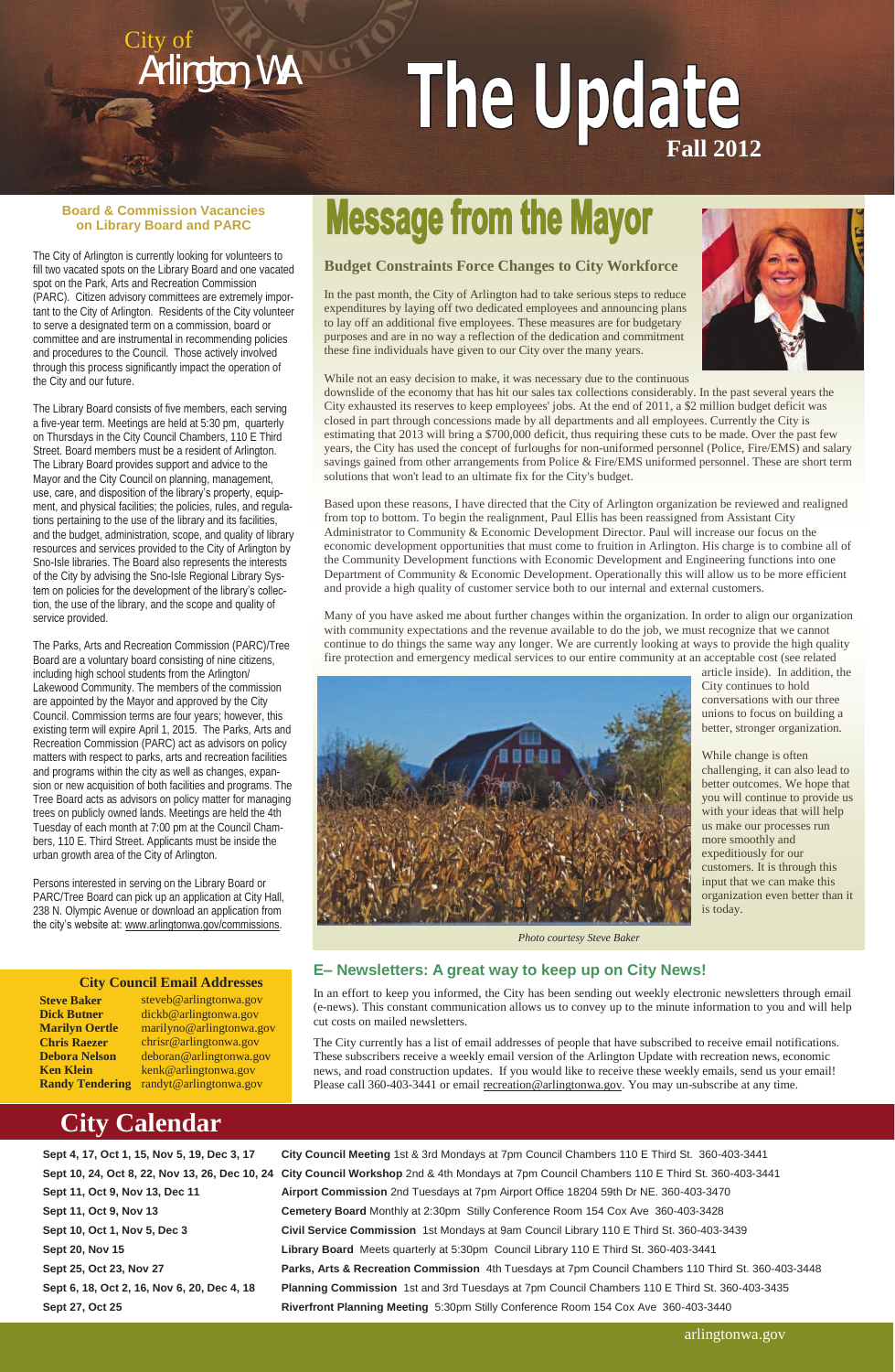## **Working Toward Wellness & Saving Money While We're at It**

*"Wellness is a lifelong journey and an active process of making choices and commitments to be healthy and well. Workplace wellness is an organized program designed to assist employees and their families in behavior change that reduces health risks, improves quality of life, maximizes personal potential, and impacts the bottomline."*

In 1996 the City joined a new program that was offered nationwide to municipalities to save money on healthcare costs and help employees adopt healthy lifestyles. Arlington's wellness mission statement is simple: Promote and assist the overall health and well-being of the employees in their voluntary adoption of healthy lifestyle choices.

One of our goals was, and is still, to save taxpayer dollars. It's a goal we meet annually. In general, according to WELCOA (Wellness Councils of America) studies indicate that the return on investment is about \$3 for every \$1 spent on a wellness program. We asked local business owners what they thought about the City using tax dollars on this type of program. Cory Duskin of Arlington Pharmacy said, "Having wellness programs, be it in the workplace, schools, clubs, and associations, has proven to bring awareness and increased knowledge about our overall health." David Boulton, owner of Flowers by George, agrees, "Anything that you can belong to or be a part of that saves money is a good thing."

The City of Arlington is dedicated to improving economic development opportunities in Arlington. The Arlington area is fortunate to have a vibrant business community providing employment opportunities and commerce in our community. Businesses and government alike must look for new ways to improve their processes to stay competitive in today's market. Arlington is committed to the continual improvement of its services in order to provide the best customer service possible. In August we combined our Economic Development, Community Development, and Engineering Departments to form the new Community and Economic Development Department. The Mayor's vision for the new department will further streamline the permitting process and add greater predictability for new development. Some of the new features you will see when visiting the Community and Economic Development Department will be electronic business license applications and electronic business license renewals next June. Smaller development and building permits will also be available on-line. Look under Community and Economic Development on the city web site http://www.arlingtonwa.gov/ for more information coming soon.

The City of Arlington employees have built their own wellness program. They decide what they want out of the program and put the effort into it to make it successful They have the opportunity to participate in programs aimed to improve physical activity, nutrition, and stress reduction. Speakers are invited to present health related topics as well as finance, legal, and even gardening topics.

The Association of Washington Cities, who provides the employees' health insurance, suggests a couple of fun, health related programs a year. The City Wellness Committee supplements these programs with additional activities. Flu shots are provided at no cost to all employees as part of the wellness program. Employees also share healthy recipes through monthly newsletters.

The wellness program provides fun reward items to the staff for participating in the wellness programs. The City is rewarded as well with reduced costs from disability, health care, and workers' compensation claims, as well as decreased sick days. More productive employees have higher morale, a better quality of life, and serve our citizens to their full potential. Wellness programs save money and improve productivity.

The City has earned an AWC WellCity award for 13 consecutive years by making an outstanding commitment to employee health. Each 2012 WellCity receives a 2% premium discount on their Regence & Asuris 2013 medical premiums. Arlington is the only city in the state with 13 awards.

In their first two meetings, the committee has discussed a wide range of issues, such as stop signs and speed bumps, crime trends in the area, when to call 911, and the design of the new, grant-funded welcome sign to be constructed and installed on  $172<sup>nd</sup>$  St NE near I-5. The Committee has also provided key input into the final roadway design of 173<sup>rd</sup> St NE, a new road to be constructed parallel to 172<sup>nd</sup> St NE that will connect Smokey Point Blvd and Airport Blvd (formerly  $51<sup>st</sup>$  Ave NE).

The City of Arlington just completed a competitiveness study to evaluate areas the city could improve its processes that would attract new retail development. The study not only evaluated our permitting processes and how we work with new development, but looked at the city demographically to identify what retail opportunities were missing in Arlington and the best geographic areas for particular types of retail. The more retail opportunities available in our community, the easier it is to shop local and attract consumers from other areas as well.

## **Focus on Economic Development**

The Buy Local Program was launched in 2010 and is important to our community and to the merchants who rely on our business. City revenue leakage occurs when we make our retail purchases outside of Arlington. Buying local means shopping at stores that are located in Downtown Arlington, Smokey Point or Island Crossing whether it is a national chain store or a locally-owned shop. The Buy Local Program helps people to be aware of their retail purchases and the benefits of purchasing locally. Every time you are able to make a purchase locally you are helping a merchant. Dollars spent locally have a positive impact on the community. For approximately every \$100 dollars spent at a local business, \$68 stays in the local economy. About two cents of every dollar spent goes to fund parks, roads and public safety. Shop Arlington first, it helps you and it helps your neighbors.



**Have you used the City of Arlington Permit Center for a project?**  We would like to know what you think, please take a short on-line survey and provide us your thoughts! Go to: http:/[/www.arlingtonwa.gov/developmentsurvey](http://www.arlingtonwa.gov/developmentsurvey)

## **Smokey Point Citizens Committee**

Desiring to provide all neighborhoods with additional opportunities to provide input on issues affecting their area, Mayor Tolbert recently formed the Smokey Point Community Committee. The Committee, comprised of nine representatives from neighborhood associations in Smokey Point, meets every two months to discuss issues of concern to the neighborhoods, as well as issues currently facing the City.

Future agendas of the committee will be dictated by the issues facing the city and the Smokey Point Community. The City wishes to thank the dedicated volunteers of this committee for providing the City with their thoughts on various issues and allowing us to answer their questions. The Committee members are: Pete Espinoza, Kyle Green, Donna Hannaford, Don Munson, Michele Nelson, Michael Rexford, Mitch Robbins, Scott Whippo, and Michael Zamora.

## **Volunteers Create Places of Interest Around Arlington**

This past summer has been busy with activity from volunteers in the community. Have you had a chance to stop by and play the outdoor musical instrument (large xylophone) on the Centennial Trail? This "sound garden" piece was purchased by Arlington Arts Council and installed by Boy Scout Trey Swanson as part of his Eagle Scout Project. Trey and his family also built the mural behind the sound garden with local donations, and Anthony Gaskin painted the mural (original painting by Jim Walker). The Sound Garden is located on the Centennial Trail, just south of Legion Park (114 Olympic Ave). To donate towards more instruments, please call our recreation office at 360-403-3448.



The Lions Club of Arlington has been tending to Terrace Park as part of the Adopt a Park program. The Lions Club was able to provide funds to repair the merry-go-round when the City was unable to allocate the funding. Thank you Lions Club! Terrace Park also saw improvements to the stage that hosts city events such as Music in the Park. A group of teens gathered by the Arlington Arts Council painted a mural designed by artist Christina Harvey on the backdrop of the stage.

A new walking route known as the "Hospital Trail" has been designated in August. The trail concept developed by former Mayor Margaret Larson was to connect the hospital to the Arlington Library, then to Terrace Park, and ending at Country Charm Park using existing sidewalks and trails. The city coordinated with Arlington Kiwanis members to cut and install thermo-plastic material shaped as salmon to the route. Follow the fish trail from Cascade Valley Hospital to Country Charm Park!

For information about how to volunteer in Arlington, please contact our Volunteer Coordinator, Maxine Jenft at 360.403.4673 or [volunteer@arlingtonwa.gov.](mailto:volunteer@arlingtonwa.gov) For more information about the above projects, please call the Recreation Office at 360-403-3448 or email Sarah Lopez at slopez@arlingtonwa.gov.

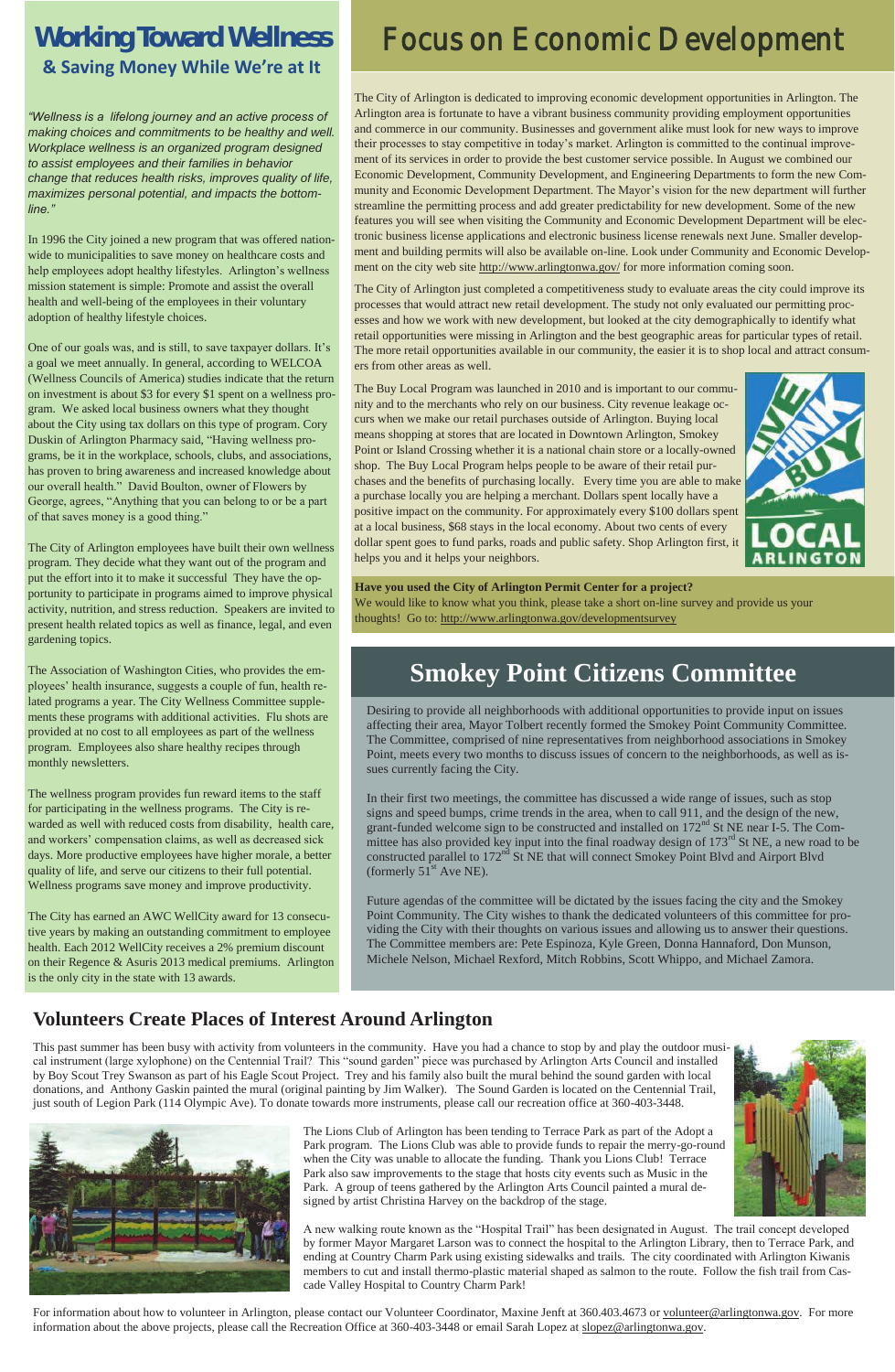#### **Smokey Point Boulevard Intersection Safety Improvements**

The City of Arlington, working under a federal safety grant, will be installing improvements at three intersections along Smokey Point Blvd, these intersections are at 174th Place NE, 172nd Street NE, and 169th Place NE. The improvements, designed to improve vehicle movement, vehicle safety, and pedestrian safety, include adding flashing yellow turn movements, adding intersection lighting, upgrading pedestrian displays with timed countdown, and upgrading mast arm street name signs to current size, lettering style and retro-reflective standards. It is anticipated that this project will start in the fall of this year and be completed within six weeks without any disruption to traffic.





#### **Airport Boulevard**

The City of Arlington has been planning the construction of Airport Blvd for quite a long time. Airport Blvd is a new three lane arterial roadway constructed along the west side of the Arlington Airport connecting 172nd Street to 188th Street. This roadway will help alleviate congestion off of 172nd Street and also provide a main thoroughfare for the planned Airport Business Park.

After receiving grants totaling over \$2.2 million, the City was able to begin construction this summer. Phase 1

of construction has been awarded to a local construction firm, Reece Trucking, and is anticipated to be complete in October of this year. Phase 2 of the project will be bid early next year and be constructed during summer 2013. The new road is expected to have a grand opening in September 2013.

#### **SR-9 Roundabout Wrap-up**

The WSDOT road construction project that started this spring at the intersection of 172nd and SR-9 will be complete in October. The "Roundabout" will be fully operational, though it may take several trips through the roundabout before drivers begin to truly appreciate the benefits of a roundabout. The road surface in the roundabout and on all four approaches will be concrete and in the middle of the roundabout the City will be erecting a Welcome to Arlington sign.

**67th Avenue Rehabilitation Project** The City of Arlington is finally able to complete a project that was started in over 11 years ago; the rehabilitation of 67th Avenue NE between 204th Street and Lebanon Street. This phase of the project is the most challenging with two stream cross-

ings, construction of a new retaining wall, and installation of a new traffic signal. The completed project will increase vehicle mobility and safety, correct drainage inefficiencies, provide new fish pass-



## **Transportation Projects CRIMEMAPPING.COM**

able culverts, and construct a safe pedestrian access with construction of a new sidewalk on the west side of the road and completion of the Centennial Trail on

the east side of the road. A new traffic signal at 211th Street NE will allow for safer and easier movement of traffic during peak traffic periods. The City's design team worked close with the public, City Council and the PARC Commission to determine the appropriate retaining wall design and amenities for the rehabilitated roadway – after all, this is the southern entrance into Arlington's Historic Old Town district. Construction will begin in spring of 2013.

**Crown Ridge Intersection Improvements** The City of Arlington has been working with WSDOT to complete improvements at the Crownridge and SR-9 intersection. These improvements include construction of new sidewalks and sidewalk ramps, repaving the intersection and approaches, increasing the turn pocket for west bound traffic, and installing traffic sensors to monitor the flow of traffic and adjust signal timing accordingly. Once complete, traffic flow to and from events at the Arlington High School and Byrnes Performing Arts Center will be greatly improved.

## **Is Coming to Arlington**

In coordination and cooperation with the Snohomish County Sheriff's Office and the SNOPAC Communications Center, the Arlington Police Department will be offering a new service, Crimemapping.com, that will allow the community to view incidents and crime data in a more timely manner. The service is dedicated to helping law enforcement agencies provide the public with valuable information about crime activity by neighborhood. Their goal is to assist police departments in reducing crime through a better informed citizenry. This service will be available through the Arlington Police Department webpage at www.arlingtonwa.gov/police.



In addition to accessing crime data for your neighborhood or other locations of interest, members of the community can sign up for crime alerts via the website. By providing some basic information the system will notify you regarding pre-selected criminal activity within the defined area you have chosen.

Your police department is very pleased to be able to offer this valuable service to the Arlington community and hope you will use it to stay better informed about the activity in your neighborhoods. We ask for your continued support in calling 911 to report any suspicious or criminal activity. We cannot impact crime solely by ourselves and need every extra set of eyes and ears to help us rid this community of criminal activity. If you are interested in forming a Neighborhood or Business Watch please contact the Police Department at 360-403-3400.

*Additional information and regular updates about transportation projects are available on the City of Arlington's webpage or sign up to receive a subscription to the City's e-newsletter "Street Corner News"*

## **Future of Fire & EMS Service in the Greater Arlington Community**

The continued economic stresses that all local governments are facing have forced jurisdictions across the nation to look at how to better provide services to their constituents at a lower cost. The State of Washington and the north Snohomish County region are no exception. With discussions of consolidation of Fire and EMS services that began in south Snohomish



County in early 2011 as the impetus, the Arlington City Council has recently had lengthy discussions on how best to provide Fire and EMS services in Arlington and the greater Arlington community.

Where multiple jurisdictions operate fire services within close proximity to one another, the national trend is toward some sort of regional fire service. In the state of Washington, we have seen this in a number of nearby communities, such as the formation of Eastside Fire & Rescue in the Issaquah and Sammamish areas, and in the formation of the Kent Regional Fire Authority in south King County. With this in mind, the City of Arlington is interested in exploring what opportunities exist for the fire service organizations within north Snohomish County to cooperate more fully.

The City of Arlington has contacted a company out of Oregon that works with jurisdictions on complex Public Safety issues. Emergency Services Consulting International (ESCI) is an international firm providing specialized, high quality, professional fire, police, communications, and EMS consulting services to organizations throughout the United States and Canada. ESCI has worked with many local agencies over the past few years including Lake Stevens Fire, Yakima Fire, Eastside Fire & Rescue, and the City of Bothell with great success.

This is just the start of the conversation about the provision of Fire and EMS services to our residents and businesses. The City of Arlington has invited all of the local fire districts in the north Snohomish County area to participate in this process. We will strive to keep you informed as we continue through the exploration phase as well. We invite you to participate in this process as well. If you are interested in participating or learning more, please feel free to contact the Fire Department at 360-403-3600.